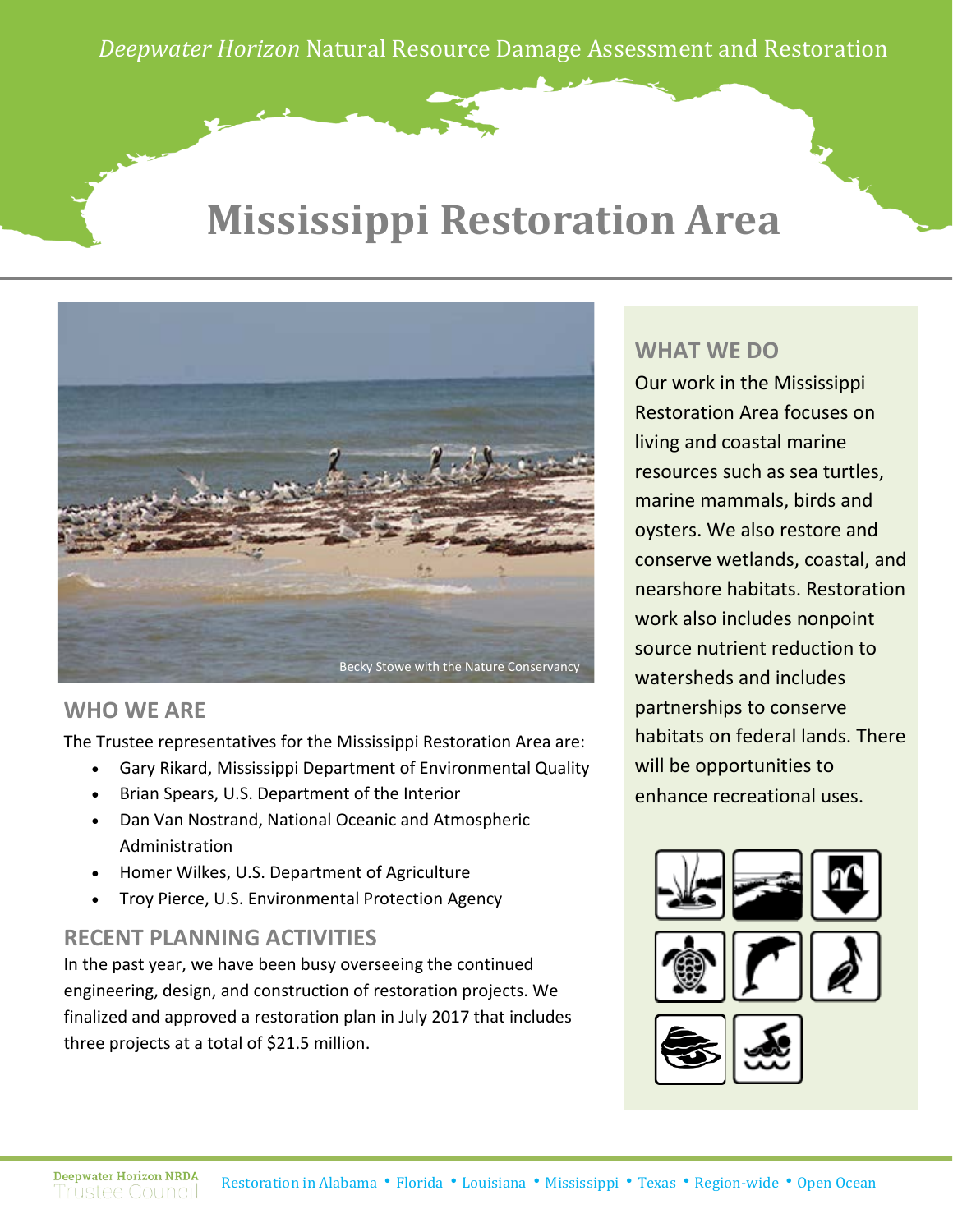## **Mississippi Restoration Area**

### RESTORATION PROJECTS

|                                                                                              |                                                                                                                                                                                                                                                                                                                                                                                                                                                                                                                                                                                                                               |               | <b>ESTIMATED</b> |  |
|----------------------------------------------------------------------------------------------|-------------------------------------------------------------------------------------------------------------------------------------------------------------------------------------------------------------------------------------------------------------------------------------------------------------------------------------------------------------------------------------------------------------------------------------------------------------------------------------------------------------------------------------------------------------------------------------------------------------------------------|---------------|------------------|--|
|                                                                                              | <b>PROJECT DESCRIPTION</b><br><b>RESTORE WATER QUALITY</b>                                                                                                                                                                                                                                                                                                                                                                                                                                                                                                                                                                    | <b>STATUS</b> | <b>COST</b>      |  |
|                                                                                              |                                                                                                                                                                                                                                                                                                                                                                                                                                                                                                                                                                                                                               |               |                  |  |
| <b>Upper Pascagoula</b><br><b>River Water Quality</b><br><b>Enhancement</b>                  | This project in the Chunky-Okatibbee watersheds provides water quality<br>improvements through the development and implementation of<br>conservation plans and practices to reduce nutrient and sediment runoff<br>into watersheds that affect coastal waters such as the Mississippi Sound. It<br>provides outreach and technical assistance to voluntary landowners within<br>a 20,000-acre area.                                                                                                                                                                                                                           | $\rm{O}$      | \$4M             |  |
|                                                                                              | REPLENISH AND PROTECT LIVING COASTAL AND MARINE RESOURCES                                                                                                                                                                                                                                                                                                                                                                                                                                                                                                                                                                     |               |                  |  |
| <b>Mississippi Artificial</b><br><b>Reef Habitat Project</b>                                 | This project provides valuable habitat for small crustaceans and mollusks,<br>as well as juvenile shrimp, crab and oysters by restoring nearshore<br>artificial reefs.                                                                                                                                                                                                                                                                                                                                                                                                                                                        |               | \$2.6M           |  |
| Mississippi Oyster<br><b>Cultch Restoration</b><br>Project                                   | This project enhances reefs within harvestable areas in the western<br>Mississippi Sound. Crushed oyster shell and limestone placed over<br>1,430 acres of existing reefs provides a place for oyster larvae to attach<br>and grow.                                                                                                                                                                                                                                                                                                                                                                                           |               | \$11M            |  |
| <b>RESTORE AND CONSERVE HABITAT</b>                                                          |                                                                                                                                                                                                                                                                                                                                                                                                                                                                                                                                                                                                                               |               |                  |  |
| <b>Hancock County</b><br><b>Marsh Living</b><br><b>Shoreline Project</b>                     | Located within the Hancock County Marsh Preserve, this project provides<br>for construction of up to 5.9 miles of living shoreline and approximately 46<br>acres of marsh, as well as 46 acres of subtidal oyster reef in Heron Bay.<br>Anticipated outcomes are shoreline erosion reduction, creation of habitat<br>for oysters and other secondary productivity, and protection and creation<br>of marsh habitat. Additionally, the project helps protect the Hancock<br>County Marsh complex that includes freshwater, estuarine, marine, and<br>submerged habitats.                                                       |               | \$50M            |  |
| <b>Restoring Living</b><br><b>Shorelines and Reefs</b><br>in Mississippi<br><b>Estuaries</b> | This project restores reef habitat through the placement of reefs and the<br>use of living shoreline techniques including breakwaters in four bays<br>in Mississippi. Over time, the breakwaters, intertidal and subtidal<br>restoration areas will develop into living reefs that support marine reef<br>habitat productivity. Breakwaters also reduce shoreline erosion and marsh<br>loss.                                                                                                                                                                                                                                  |               | \$30M            |  |
| <b>Graveline Bay Land</b><br><b>Acquisition and</b><br><b>Management</b>                     | The project includes acquiring and managing up to 1,410 acres of land<br>within the existing Graveline Bay Coastal Preserve and adjacent lands in<br>Jackson County, Mississippi. Restoration measures to enhance habitat<br>connectivity and to enhance diversity include invasive species<br>management, prescribed fire, access restriction, debris removal and road<br>repair and culvert placement. The primary objective is to protect<br>important contiguous lands and waters in an effort to restore and manage<br>those habitats for the benefit of wetlands, coastal and nearshore habitats<br>and bird resources. |               | \$11.5M          |  |

CIn progress ● Monitoring V Complete